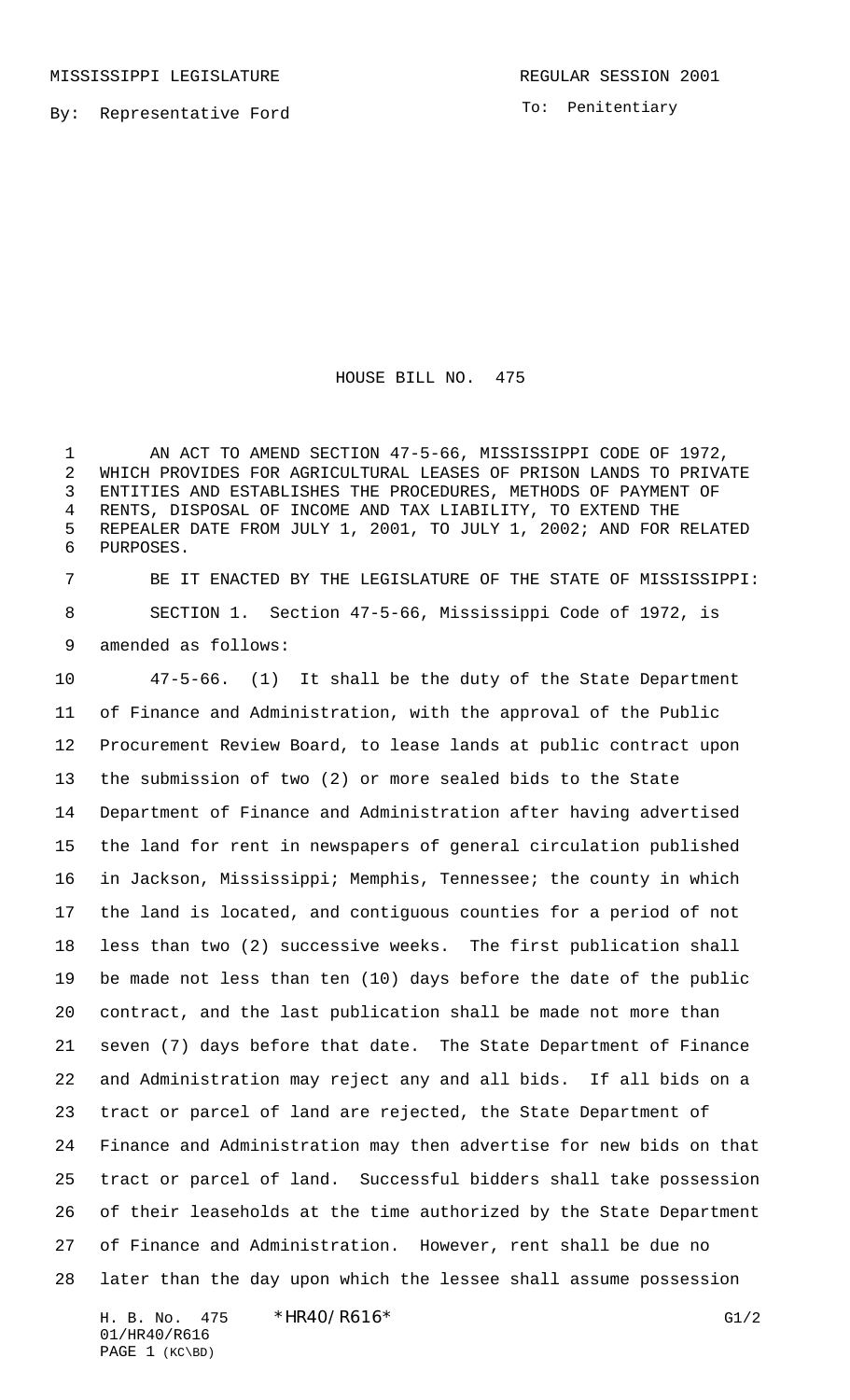H. B. No. 475 \*HR40/R616\* 01/HR40/R616 PAGE 2 (KC\BD) of the leasehold, and shall be due on the anniversary date for each following year of the lease. The State Department of Finance and Administration may provide in any lease that rent shall be paid in full in advance or paid in installments, as may be necessary or appropriate. In addition, the State Department of Finance and Administration may accept, and the lease may provide for, assignments of federal, state, or other agricultural support payments, growing crops or the proceeds from the sale thereof, promissory notes, or any other good and valuable consideration offered by any lessee to meet the rent requirements of the lease. If a promissory note is offered by a lessee, it shall be secured by a first lien on the crop of the lessee, or the proceeds from the sale thereof. The lien shall be filed pursuant to Article 9 of the Mississippi Uniform Commercial Code and Section 1324 of the Food Security Act of 1985, as enacted or amended. If the note is not paid at maturity, it shall bear interest at the rate provided for judgments and decrees in Section 75-17-7 from its maturity date until the note is paid. The note shall provide for the payment of all costs of collection and reasonable attorney's fees if default is made in the payment of the note. The payment of rent by promissory note or any means other than cash in advance shall be subject to the approval of the Public Procurement Review Board, which shall place the approval of record in the minutes of the board. There is created a special fund to be designated as "the Prison Agricultural Enterprises Fund." Any monies in hand or due from the leasing of Penitentiary lands and the sales of timber as provided in Section 47-5-56 and earmarked for the Prison Industries Fund shall be deposited to the special fund for prison agricultural enterprises. All monies in each fiscal year derived from the leasing of the Penitentiary lands and the sales of timber as provided in Section 47-5-56 shall be deposited into the special fund for the purpose of conducting, operating and managing the prison agricultural enterprises of the department. All profits